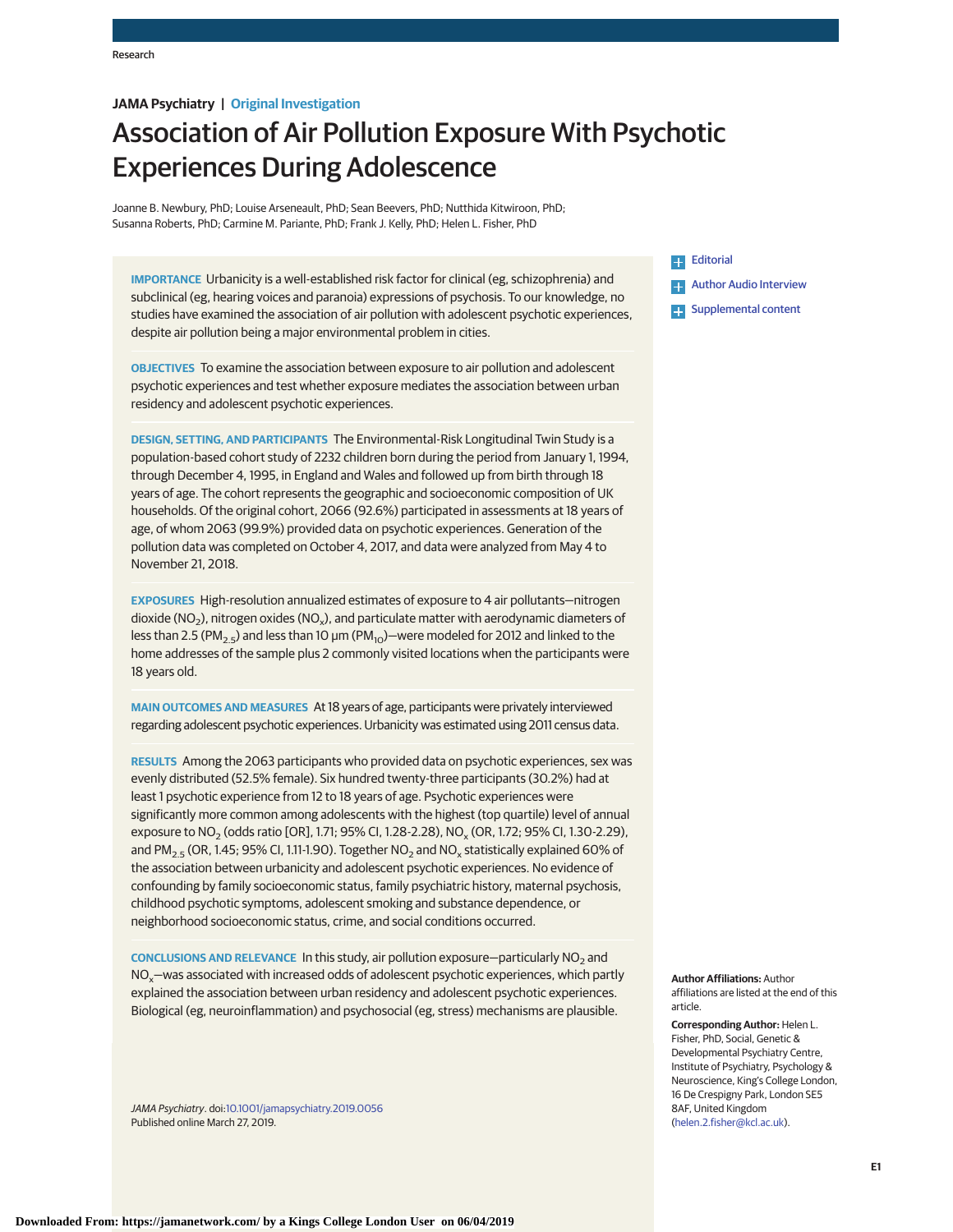everal decades have passed since Faris and Dunham<sup>1</sup> first documented higher rates of schizophrenia in innercity Chicago relative to the city outskirts. The body of research since their ecological study suggests that urban everal decades have passed since Faris and Dunham<sup>1</sup> first documented higher rates of schizophrenia in innercity Chicago relative to the city outskirts. The body of bringing is associated with a 2-fold adulthood risk for psychotic disorder.2 Given that 70% of the world's population will be urban by 2050,<sup>3</sup> uncovering the mechanisms linking the urban environment to psychosis and developing preventive interventions constitute an urgent health priority.

Epidemiological research to date has mostly examined adverse social features in the urban environment, such as neighborhood deprivation and crime.<sup>4-7</sup> However, a key feature of the urban environment remains underresearched. Air pollution is a major worldwide health issue,<sup>8</sup> particularly in cities, where pollution levels frequently exceed limits set by the World Health Organization (WHO)<sup>9</sup> and the European Union.<sup>10</sup> Primary air pollutants are typically released through combustion processes; principal sources include road transport, industry, and domestic activity.<sup>11,12</sup> In addition, some air pollutants are secondarily formed in the atmosphere through a series of photochemical reactions. Pollution has long been implicated in a range of physical health problems, including cardiovascular and respiratory disease.13,14 Growing evidence now links air pollution to psychiatric disorders. Associations have been documented between air pollution and anxiety,<sup>15</sup> depression,<sup>16</sup> autism spectrum disorder,<sup>17</sup> and Alzheimer-like disease.<sup>18</sup> A handful of studies have also examined associations between air pollution and adult psychotic disorders,19-21 but findings are inconsistent.

Moreover, few studies have used high-resolution measures of air pollution to examine associations with psychosis, and none have examined associations with adolescent psychotic experiences, such as hearing voices and extreme paranoia. These early psychotic phenomena are a developmental risk factor for adult psychotic disorder<sup>22,23</sup> and other serious mental health problems<sup>24</sup> and are thought to lie on an etiological continuum with clinical psychosis.<sup>25</sup> Focusing on adolescent psychotic experiences (vs adult disorders) provides several analytic advantages. First, infants and youth are most vulnerable to air pollution owing to the juvenility of the brain and respiratory system.<sup>26</sup> Second, early psychotic phenomena are recognized as an important target for early intervention.27 Third, psychotic phenomena are also approximately twice as common among youth raised in cities.28-32 Air pollution is a plausible component of this association. Finally, subclinical psychotic experiences are relatively common among children and adolescents,<sup>33</sup> thereby increasing our power to detect associations in the general population.

The present study uses data from a nationally representative cohort of 2232 children, interviewed repeatedly from birth to 18 years of age. A battery of phenotypic, family-, and neighborhood-level measures has been collected for 2 decades. High-resolution estimates of levels of 4 ambient (outdoor) air pollutants, including nitrogen dioxide  $(NO<sub>2</sub>)$ , nitrogen oxides ( $NO_x$ ), and particulate matter with aerodynamic diameter of less than 2.5 ( $PM<sub>2.5</sub>$ ) and less than 10  $\mu$ m ( $PM<sub>10</sub>$ ), have been linked to the addresses of the sample in 2012, the year before the interviews at 18 years of age. We also incorpo-

### **Key Points**

**Question** Is exposure to air pollution associated with adolescent psychotic experiences?

**Findings** In this nationally representative cohort study of 2232 UK-born children, significant associations were found between outdoor exposure to nitrogen dioxide, nitrogen oxides, and particulate matter and reports of psychotic experiences during adolescence. Moreover, nitrogen dioxide and nitrogen oxides together explained 60% of the association between urban residency and adolescent psychotic experiences.

**Meaning** The association between urban residency and adolescent psychotic experiences is partly explained by the higher levels of outdoor air pollution in urban settings.

rated pollution data for 2 additional addresses where adolescents spent their time to create a more comprehensive picture of ambient pollution exposure. Using these data, we tested the hypotheses that (1) psychotic experiences are more common among adolescents exposed to higher levels of air pollution, and (2) levels of air pollution partly explain the association between urbanicity and adolescent psychotic experiences. Analyses controlled for a range of potential individual-, family-, and neighborhood-level confounders.

### Methods

## Study Cohort

Participants were members of the Environmental Risk (E-Risk) Longitudinal Twin Study, which tracks the development of a nationally representative birth cohort of 2232 twin children born from January 1, 1994, through December 4, 1995, across England and Wales and initially assessed at 5 years of age. This sample included 1242 (55.6%) monozygotic and 990 (44.4%) dizygotic twin pairs; sex was evenly distributed within zygosity (1092male [48.9%]). Follow-up home visits were conducted when participants were aged 7 (98% participation), 10 (96% participation), 12 (96% participation), and 18 (93% participation) years. At 18 years of age, the E-Risk sample included 2066 participants. No differences occurred between those who did and did not participate at 18 years of age in terms of socioeconomic status ( $\chi^2$  = 0.86; *P* = .65), IQ scores (2-tailed independent *t* = 0.98; *P* = .33), or internalizing (2-tailed independent  $t = 0.40$ ;  $P = .69$ ) or externalizing (2-tailed independent *t* = 0.41; *P* = .68) behavior problems at 5 years of age. E-Risk participants are representative of UK households across the spectrum of neighborhood socioeconomic conditions: at 18 years of age, 27.0% of E-Risk participants (n = 489) lived in wealthy-achiever neighborhoods compared with 25.4% of households nationwide; 7.2% (n= 131) vs 11.5% lived in urban-prosperity neighborhoods; 26.8% (n = 484) vs 27.4% lived in comfortably off neighborhoods; 13.2% (n = 239) vs 13.8% lived in moderate-means neighborhoods; and 25.8% (n = 468) vs 21.2% lived in hard-pressed neighborhoods.<sup>34</sup> Most of the 2066 participants (1475 [71.4%]) lived at the same address from 12 to 18 years of age. The joint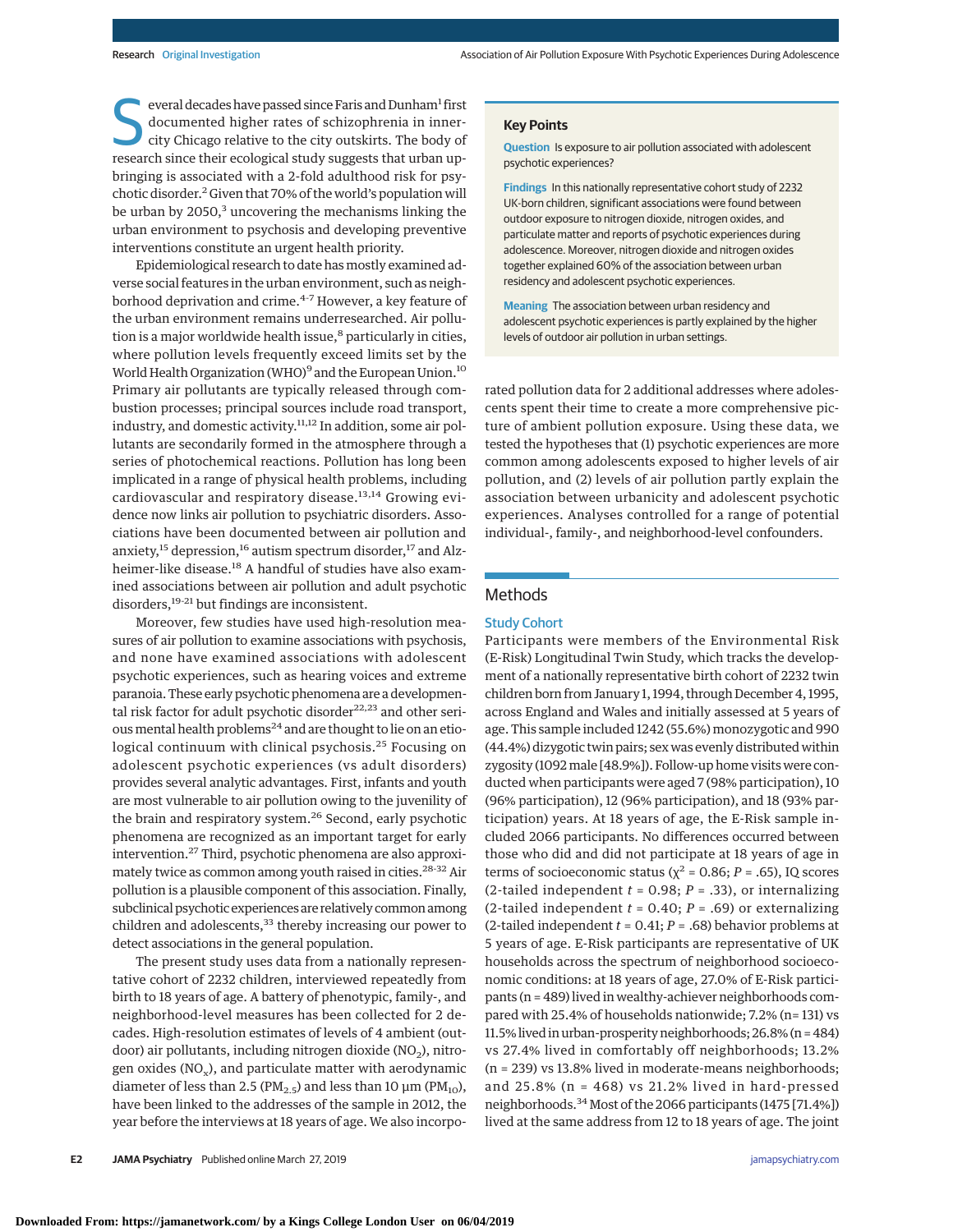| No. (%) of Participants<br>No Adolescent<br>Adolescent<br>Psychotic<br>Psychotic<br>$\chi^2$ Test <sup>a</sup><br>Variable<br>All<br>P Value<br><b>Experiences</b><br><b>Experiences</b><br>Total<br>2063 (100)<br>623 (30.2)<br>1440 (69.8)<br><b>NA</b><br><b>NA</b><br>Sex<br>Male<br>980(47.5)<br>305(31.1)<br>675 (68.9)<br>0.8<br>.39<br>Female<br>765 (70.6)<br>1083 (52.5)<br>318 (29.4)<br>Zygosity<br>1164 (56.4)<br>346 (29.7)<br>818 (70.3)<br><b>MZ</b><br>.59<br>0.3<br><b>DZ</b><br>899 (43.6)<br>277(30.8)<br>622(69.2)<br><b>Family SES</b><br>255(36.9)<br>691 (33.5)<br>436 (63.1)<br>Low<br>Middle<br>683 (33.1)<br>210(30.7)<br>473 (69.3)<br>32.1<br>< .001<br>High<br>689 (33.4)<br>158 (22.9)<br>531 (77.1)<br>Neighborhood SES<br>Hard pressed<br>468 (25.8)<br>160(34.2)<br>308 (65.8)<br>Moderate means<br>239(13.2)<br>83 (34.7)<br>156 (65.3)<br>Comfortably off<br>484 (26.7)<br>146(30.2)<br>338 (69.8)<br>24.5<br>< .001<br>Urban prosperity<br>131(7.2)<br>42(32.1)<br>89 (67.9)<br>Wealthy achievers<br>489 (27.0)<br>104(21.3)<br>385 (78.7)<br>Urbanicity<br>Rural<br>82 (22.4)<br>284 (77.6)<br>366(19.7)<br>Intermediate<br>897 (48.4)<br>262(29.2)<br>635 (70.8)<br>15.9<br>< .001<br>Urban<br>592 (31.9)<br>204 (34.5)<br>388 (65.5) |  |  |  |  |  |
|------------------------------------------------------------------------------------------------------------------------------------------------------------------------------------------------------------------------------------------------------------------------------------------------------------------------------------------------------------------------------------------------------------------------------------------------------------------------------------------------------------------------------------------------------------------------------------------------------------------------------------------------------------------------------------------------------------------------------------------------------------------------------------------------------------------------------------------------------------------------------------------------------------------------------------------------------------------------------------------------------------------------------------------------------------------------------------------------------------------------------------------------------------------------------------------------------------------------------------------------------------------------------|--|--|--|--|--|
|                                                                                                                                                                                                                                                                                                                                                                                                                                                                                                                                                                                                                                                                                                                                                                                                                                                                                                                                                                                                                                                                                                                                                                                                                                                                              |  |  |  |  |  |
|                                                                                                                                                                                                                                                                                                                                                                                                                                                                                                                                                                                                                                                                                                                                                                                                                                                                                                                                                                                                                                                                                                                                                                                                                                                                              |  |  |  |  |  |
|                                                                                                                                                                                                                                                                                                                                                                                                                                                                                                                                                                                                                                                                                                                                                                                                                                                                                                                                                                                                                                                                                                                                                                                                                                                                              |  |  |  |  |  |
|                                                                                                                                                                                                                                                                                                                                                                                                                                                                                                                                                                                                                                                                                                                                                                                                                                                                                                                                                                                                                                                                                                                                                                                                                                                                              |  |  |  |  |  |
|                                                                                                                                                                                                                                                                                                                                                                                                                                                                                                                                                                                                                                                                                                                                                                                                                                                                                                                                                                                                                                                                                                                                                                                                                                                                              |  |  |  |  |  |
|                                                                                                                                                                                                                                                                                                                                                                                                                                                                                                                                                                                                                                                                                                                                                                                                                                                                                                                                                                                                                                                                                                                                                                                                                                                                              |  |  |  |  |  |
|                                                                                                                                                                                                                                                                                                                                                                                                                                                                                                                                                                                                                                                                                                                                                                                                                                                                                                                                                                                                                                                                                                                                                                                                                                                                              |  |  |  |  |  |
|                                                                                                                                                                                                                                                                                                                                                                                                                                                                                                                                                                                                                                                                                                                                                                                                                                                                                                                                                                                                                                                                                                                                                                                                                                                                              |  |  |  |  |  |
|                                                                                                                                                                                                                                                                                                                                                                                                                                                                                                                                                                                                                                                                                                                                                                                                                                                                                                                                                                                                                                                                                                                                                                                                                                                                              |  |  |  |  |  |
|                                                                                                                                                                                                                                                                                                                                                                                                                                                                                                                                                                                                                                                                                                                                                                                                                                                                                                                                                                                                                                                                                                                                                                                                                                                                              |  |  |  |  |  |
|                                                                                                                                                                                                                                                                                                                                                                                                                                                                                                                                                                                                                                                                                                                                                                                                                                                                                                                                                                                                                                                                                                                                                                                                                                                                              |  |  |  |  |  |
|                                                                                                                                                                                                                                                                                                                                                                                                                                                                                                                                                                                                                                                                                                                                                                                                                                                                                                                                                                                                                                                                                                                                                                                                                                                                              |  |  |  |  |  |
|                                                                                                                                                                                                                                                                                                                                                                                                                                                                                                                                                                                                                                                                                                                                                                                                                                                                                                                                                                                                                                                                                                                                                                                                                                                                              |  |  |  |  |  |
|                                                                                                                                                                                                                                                                                                                                                                                                                                                                                                                                                                                                                                                                                                                                                                                                                                                                                                                                                                                                                                                                                                                                                                                                                                                                              |  |  |  |  |  |
|                                                                                                                                                                                                                                                                                                                                                                                                                                                                                                                                                                                                                                                                                                                                                                                                                                                                                                                                                                                                                                                                                                                                                                                                                                                                              |  |  |  |  |  |
|                                                                                                                                                                                                                                                                                                                                                                                                                                                                                                                                                                                                                                                                                                                                                                                                                                                                                                                                                                                                                                                                                                                                                                                                                                                                              |  |  |  |  |  |
|                                                                                                                                                                                                                                                                                                                                                                                                                                                                                                                                                                                                                                                                                                                                                                                                                                                                                                                                                                                                                                                                                                                                                                                                                                                                              |  |  |  |  |  |
|                                                                                                                                                                                                                                                                                                                                                                                                                                                                                                                                                                                                                                                                                                                                                                                                                                                                                                                                                                                                                                                                                                                                                                                                                                                                              |  |  |  |  |  |
|                                                                                                                                                                                                                                                                                                                                                                                                                                                                                                                                                                                                                                                                                                                                                                                                                                                                                                                                                                                                                                                                                                                                                                                                                                                                              |  |  |  |  |  |
|                                                                                                                                                                                                                                                                                                                                                                                                                                                                                                                                                                                                                                                                                                                                                                                                                                                                                                                                                                                                                                                                                                                                                                                                                                                                              |  |  |  |  |  |
|                                                                                                                                                                                                                                                                                                                                                                                                                                                                                                                                                                                                                                                                                                                                                                                                                                                                                                                                                                                                                                                                                                                                                                                                                                                                              |  |  |  |  |  |
|                                                                                                                                                                                                                                                                                                                                                                                                                                                                                                                                                                                                                                                                                                                                                                                                                                                                                                                                                                                                                                                                                                                                                                                                                                                                              |  |  |  |  |  |
|                                                                                                                                                                                                                                                                                                                                                                                                                                                                                                                                                                                                                                                                                                                                                                                                                                                                                                                                                                                                                                                                                                                                                                                                                                                                              |  |  |  |  |  |

Table 1. Sociodemographic Characteristics of the E-Risk Longitudinal Twin Study Participants at 18 Years of Age

Abbreviations: E-Risk, Environmental Risk; SES, socioeconomic status.

<sup>a</sup> Calculated as test of differences in distribution of psychotic experiences by sociodemographic variables.

South London and Maudsley and the Institute of Psychiatry research ethics committee approved each phase of the study. Parents gave written informed consent, and participants gave written assent at 5 to 12 years of age and written informed consent at 18 years of age. Table 1 displays sociodemographic characteristics of the E-Risk participants at 18 years of age. Further details about the sample are reported elsewhere,<sup>35</sup> and in the eMethods in the [Supplement.](https://jama.jamanetwork.com/article.aspx?doi=10.1001/jamapsychiatry.2019.0056&utm_campaign=articlePDF%26utm_medium=articlePDFlink%26utm_source=articlePDF%26utm_content=jamapsychiatry.2019.0056)

### **Measures**

### Adolescent Psychotic Experiences

At 18 years of age, each E-Risk participant was privately interviewed by a research worker about 13 psychotic experiences occurring since 12 years of age. Data on psychotic experiences are available for 2063 participants (99.9%) of the sample interviewed. Seven items pertained to delusions and hallucinations,<sup>28</sup> such as "Have you ever thought you were being watched, followed, or spied on?" and "Do you hear voices that others cannot?" Six items pertained to unusual experiences which drew on item pools since formalized in prodromal psychosis instruments, including the PRIME (Prevention Through Risk Identification, Management, Education) screen and Structured Interview for Prodromal Syndromes,<sup>36</sup> such as "People or places I know seem different" and "My thinking is unusual or frightening." Further information on this measure is provided in the eMethods in the [Supplement.](https://jama.jamanetwork.com/article.aspx?doi=10.1001/jamapsychiatry.2019.0056&utm_campaign=articlePDF%26utm_medium=articlePDFlink%26utm_source=articlePDF%26utm_content=jamapsychiatry.2019.0056) Research workers coded each item 0 for not present, 1 for probably present, or 2 for definitely present. All 13 items were summed (range, 0-18; mean [SD] score, 1.19 [2.58]), and scores were placed into an ordinal scale. Just

more than 30% of participants had at least 1 psychotic experience from 12 to 18 years of age; 1440 (69.8%) reported no psychotic experiences (coded 0); 319 (15.5%) reported 1 or 2 psychotic experiences (coded 1); 166 (8.0%) reported 3 to 5 psychotic experiences (coded 2); and 138 (6.7%) reported 6 or more psychotic experiences (coded 3). This finding is similar to the prevalence of self-reported psychotic experiences in other community samples of teenagers and young adults.<sup>37,38</sup>

### Adolescent Psychotic Symptoms

Adolescent psychotic symptoms were recorded as responses to the 7 hallucination/delusion items assessed at 18 years of age, verified by health care professionals (eMethods in the [Supplement\)](https://jama.jamanetwork.com/article.aspx?doi=10.1001/jamapsychiatry.2019.0056&utm_campaign=articlePDF%26utm_medium=articlePDFlink%26utm_source=articlePDF%26utm_content=jamapsychiatry.2019.0056). A conservative approach was taken in designating an adolescent's report as a symptom. After clinical verification by a team of experts, 59 (2.9%) adolescents reported having at least 1 definite psychotic symptom from 12 to 18 years of age.

### Ambient Air Pollution

Pollution exposure estimates were modeled for 2012, when participants were 17 years of age, and linked to the latitudelongitude coordinates of participants' residential addresses at 18 years of age (or where the participant spent most of their time) plus 2 additional addresses where the participants reported spending their time. The most common locations were home, school, work, and shops. Pollution data for the primary addresses were available for 2014 participants (97.5%) (eTable 1 in the [Supplement\)](https://jama.jamanetwork.com/article.aspx?doi=10.1001/jamapsychiatry.2019.0056&utm_campaign=articlePDF%26utm_medium=articlePDFlink%26utm_source=articlePDF%26utm_content=jamapsychiatry.2019.0056). We decided to model pollution data for 2012 to capitalize on recent developments in pollu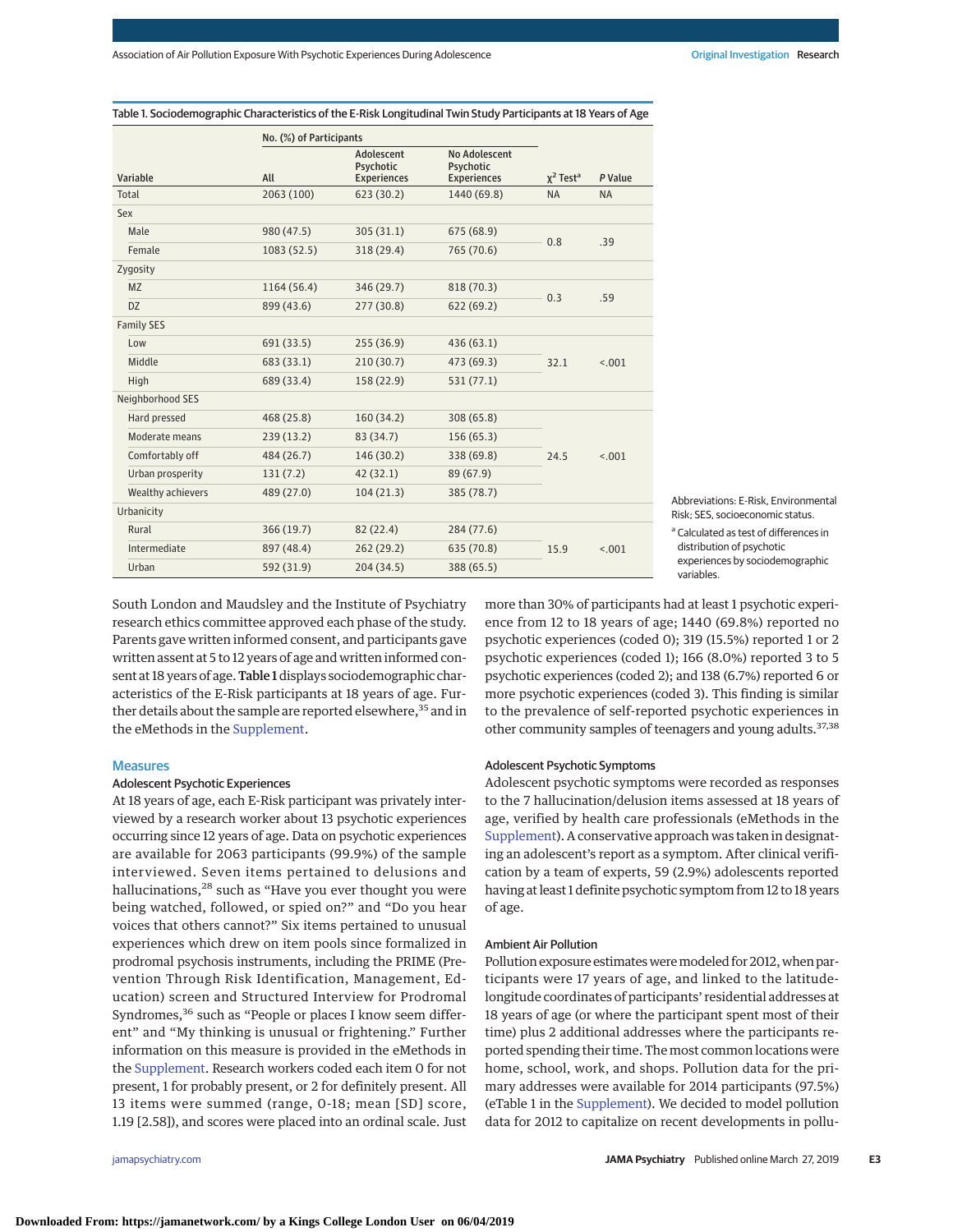tion models<sup>39</sup> and create a more comprehensive picture of pollution exposure by incorporating the additional addresses obtained at 18 years of age. Pollution exposure estimates were modeled using the local-scale Community Multiscale Air Quality (CMAQ-urban) Modeling System, which is a coupled regional chemical transport model and street-scale dispersion model. CMAQ-urban uses a new generation of road traffic emissions inventory in the United Kingdom to model air quality down to individual streets, providing hourly estimates of pollutants at  $20 \times 20$ -m grid points throughout the United Kingdom (ie, address level). Full details on the creation and validation of this model have been described previously.<sup>40,41</sup> The pollution estimates achieved good model performance against ground-based measurements (eMethods and eTable 2 in the [Supplement\)](https://jama.jamanetwork.com/article.aspx?doi=10.1001/jamapsychiatry.2019.0056&utm_campaign=articlePDF%26utm_medium=articlePDFlink%26utm_source=articlePDF%26utm_content=jamapsychiatry.2019.0056). Participants' exposure to several pollutants was estimated by calculating the mean levels of the pollutant across the year at as many as 3 locations where participants reported spending most of their time, and then calculating the mean across the locations (ie, [annual pollution exposure in location 1 + location 2 + location 3]/3). Pollutants include  $NO<sub>2</sub>$  (regulated gaseous pollutant),  $NO<sub>x</sub>$  (regulated gaseous pollutant, composed of  $NO<sub>2</sub>$  and nitric oxide), and  $PM<sub>2.5</sub>$  and  $PM<sub>10</sub>$  (regulated pollutants composed of inorganic aerosols, carbonaceous aerosols, and dusts). To index the worst levels of air pollution while retaining statistical power and ensuring parity between the measures, air pollutants were dichotomized at the top quartile of exposure in this sample (eMethods in the [Supplement](https://jama.jamanetwork.com/article.aspx?doi=10.1001/jamapsychiatry.2019.0056&utm_campaign=articlePDF%26utm_medium=articlePDFlink%26utm_source=articlePDF%26utm_content=jamapsychiatry.2019.0056) provides further detail on the pollution measure and cutoffs). These quartile cutoffs in micrograms per cubic meter were 26.0  $\mu$ g/m<sup>3</sup> for NO<sub>2</sub>, 33.0  $\mu$ g/m<sup>3</sup> for NO<sub>x</sub>, 12.4 μg/m<sup>3</sup> for PM<sub>2.5</sub>, and 17.6 μg/m<sup>3</sup> for PM<sub>10</sub>. All air pollutants were highly correlated (*r* = 0.56-0.97; *P* < .001). We examined the individual associations of each pollutant with adolescent psychotic experiences because pollutants may have differential health effects.

#### Other Variables

Urbanicity<sup>42</sup> was used in mediation models to test whether air pollutants mediated the association between urban residency and adolescent psychotic experiences. A 3-level urbanicity score was derived from classifications from 2011 census data, which combined residential density, output area, and contextual data (592 of 1858 participants with available data [31.9%] lived in the most urban settings at 18 years of age). Analyses controlled for a range of potential covariates that might confound the association<sup>43</sup> between air pollution and adolescent psychotic experiences, including family socioeconomic status, <sup>44</sup> family psychiatric history, 45,46 maternal psychosis, 47,48 childhood psychotic symptoms, $22,49$  adolescent smoking, $47$  cannabis dependence,  $47$ alcohol dependence, <sup>47</sup> neighborhood socioeconomic status, <sup>50</sup> neighborhood crime, and neighborhood social conditions.51-55 All covariates are described in detail in the eMethods in the [Supplement.](https://jama.jamanetwork.com/article.aspx?doi=10.1001/jamapsychiatry.2019.0056&utm_campaign=articlePDF%26utm_medium=articlePDFlink%26utm_source=articlePDF%26utm_content=jamapsychiatry.2019.0056)

### Statistical Analyses

Data were analyzed from May 4 to November 21, 2018. Statistical analyses used Stata software (version 14.1; StataCorp) and

**E4 JAMA Psychiatry** Published online March 27, 2019 **(Reprinted)** [jamapsychiatry.com](http://www.jamapsychiatry.com/?utm_campaign=articlePDF%26utm_medium=articlePDFlink%26utm_source=articlePDF%26utm_content=jamapsychiatry.2019.0056)

followed 3 main steps. First, we used linear regression to check whether urban neighborhoods were more polluted in this cohort. Second, we used ordinal logistic regression (psychotic experiences were placed on an ordinal scale) to test the association of each pollutant with adolescent psychotic experiences. We adjusted in a stepwise manner for potential confounders before controlling for all potential confounders simultaneously. We conducted several sensitivity analyses, using (1) urbanicity as an additional control variable to account comprehensively for urban factors correlated with air pollution; (2) the 71.4% of adolescents who did not move between residences from 12 to 18 years, to keep neighborhood conditions (and therefore air pollution exposure) as consistent over time as possible; (3) pollution variables categorized at different thresholds to check the sensitivity of our top quartile cutoff; (4) adolescent psychotic symptoms as the outcome to check whether associations extended to this clinically verified phenotype; and (5) a 2-pollutant model ( $NO<sub>x</sub>$  and  $PM<sub>2.5</sub>$ ) to investigate copollutant confounding. Third, we used KHB (Karlson, Holm, and Breen) pathway decomposition<sup>56</sup> to test whether pollution levels mediated the association between urbanicity and adolescent psychotic experiences, again controlling for potential confounders. The level of statistical significance was set at 2-sided*P* < .05. Because the E-Risk Study uses a twin sample, analyses were adjusted for the nonindependence of twin observations using the CLUSTER command in Stata. This procedure is derived from the Huber-White variance estimator and provides robust standard errors adjusted for within-cluster correlated data.57 Given the prevalence of psychotic experiences, odds ratios (ORs) are not a good approximation for risk ratios and should be strictly interpreted as an increase in odds.<sup>58</sup>

## **Results**

A total of 2063 participants provided data on psychotic experiences at 18 years of age. Of these, 980 (47.5%) were male and 1083 (52.5%) were female. Characteristics of the study group are shown in Table 1.

### Are Urban Neighborhoods More Polluted?

**Figure 1** shows that higher mean levels of  $NO_2$ ,  $NO_x$ ,  $PM_{2.5}$ , and PM<sub>10</sub> were estimated in urban vs rural neighborhoods. Mean levels of NO<sub>x</sub> (40.6 μm) and PM<sub>2.5</sub> (12.9 μm) in urban settings exceeded WHO guidelines (40 μm and 10 μm, respectively). Urbanicity was significantly associated with levels of  $NO<sub>2</sub>$ (unstandardized  $\beta$ , 8.68; 95% CI, 8.02-9.35), NO<sub>x</sub> (unstandardized β, 13.22; 95% CI, 12.03-14.42), PM<sub>2.5</sub> (unstandardized β, 1.46; 95% CI 1.30-1.63), and PM<sub>10</sub> (unstandardized β, 0.98; 95% CI, 0.78-1.18). Standardized  $βs$  (which may be interpreted as correlations and therefore compared across pollutants) were 0.64 for  $NO_2$ , 0.58 for  $NO_x$ , 0.49 for  $PM_{2.5}$ , and 0.26 for  $PM_{10}$ .

# Is Air Pollution Associated With Adolescent Psychotic Experiences?

Figure 2 and Table 2 show that adolescents exposed to the highest (top quartile) annual levels of air pollution reported higher rates of psychotic experiences than adolescents exposed to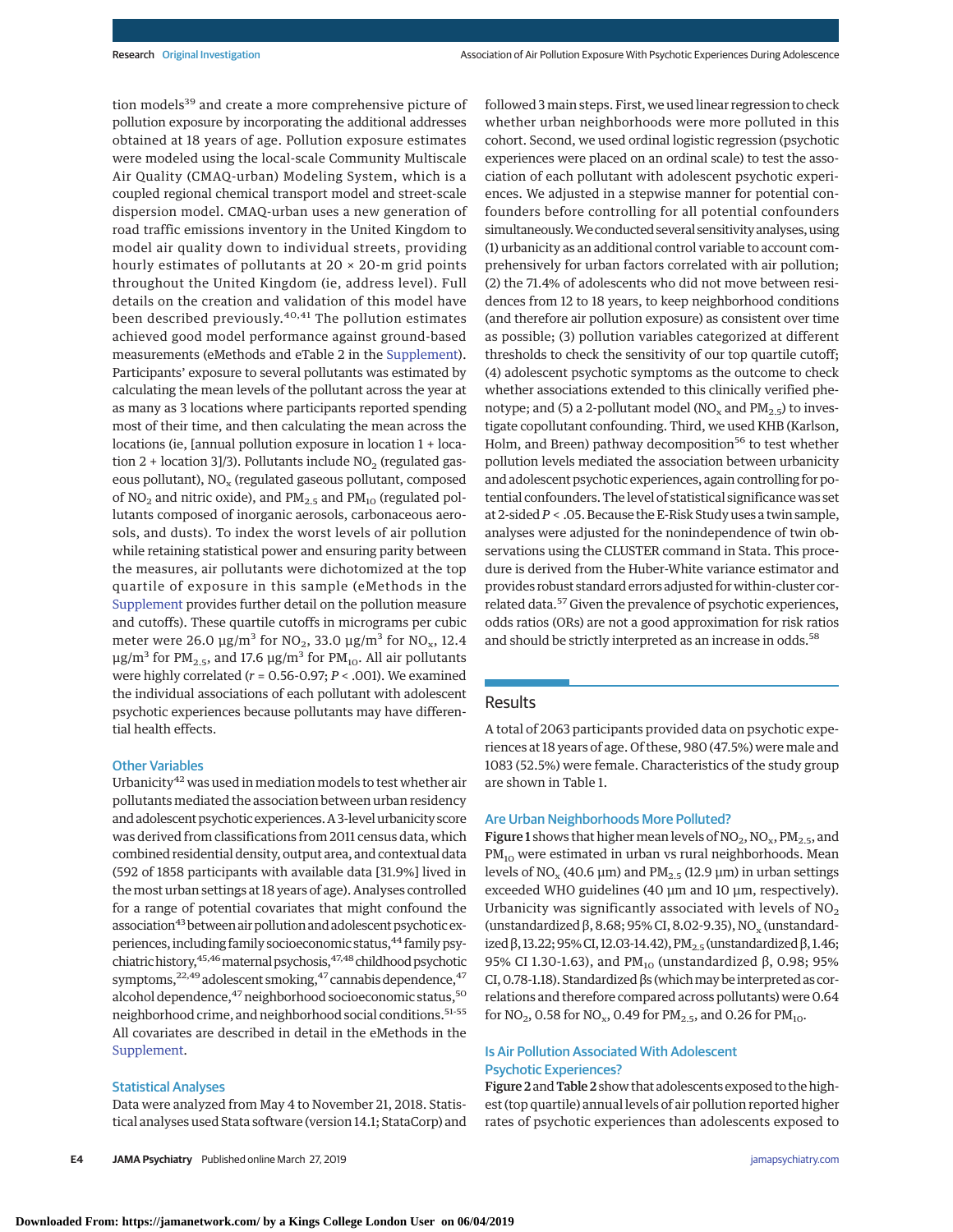

### Figure 1. Air Pollution Levels in Rural, Intermediate, and Urban Settings



lower levels of pollution. Associations among  $NO_2$ ,  $NO_x$ , and PM<sub>2.5</sub> exposures and adolescent psychotic experiences were slightly attenuated but remained significant after adjusting for family-level factors (model 2), childhood psychotic symptoms (model 3), adolescent substance use (model 4), neighborhood factors (model 5), and after considering all potential confounders simultaneously (model 6). For example, the fully adjusted association between  $NO<sub>x</sub>$  and adolescent psychotic experiences was an OR of 1.72 (95% CI, 1.30-2.29); for  $NO<sub>2</sub>$ , an OR of 1.71 (95% CI, 1.28-2.28); and for  $PM_{2.5}$ , an OR of 1.45 (95% CI, 1.11-1.90). Particulate matter with aerodynamic diameters of less than 10 μm was no longer significantly associated with adolescent psychotic experiences after adjusting for neighborhood factors (OR, 1.24; 95% CI, 0.96-1.61) and all confounders simultaneously (OR, 1.27; 95% CI, 0.98-1.65).

### Sensitivity Analyses

We repeated analyses using urbanicity as an additional control variable to account comprehensively for urban factors correlated with air pollution. In short, main associations were not substantially changed after controlling for urbanicity (eTable 3 in the [Supplement\)](https://jama.jamanetwork.com/article.aspx?doi=10.1001/jamapsychiatry.2019.0056&utm_campaign=articlePDF%26utm_medium=articlePDFlink%26utm_source=articlePDF%26utm_content=jamapsychiatry.2019.0056).

We repeated the analyses for participants who lived at the same address from 12 to 18 years of age (1472 [71.4%]). By restricting analyses in this way, we kept neighborhood conditions (including air pollution) as consistent over time as possible, with the caveat that neighborhood conditions tend to gradually change over time. In short, associations (from the regression and mediation models) were similar (albeit slightly stronger) for this subsample of adolescents who lived at the same address from 12 to 18 years of age (eTables 4 and 5 in the [Supplement\)](https://jama.jamanetwork.com/article.aspx?doi=10.1001/jamapsychiatry.2019.0056&utm_campaign=articlePDF%26utm_medium=articlePDFlink%26utm_source=articlePDF%26utm_content=jamapsychiatry.2019.0056). For example, NO<sub>2</sub> exposure (OR, 1.79; 95% CI, 1.28-2.50),  $NO_x$  exposure (OR, 1.76; 95% CI, 1.27-2.46), and PM2.5 exposure (OR, 1.60; 95% CI, 1.17-2.18) were signifi-

cantly associated with adolescent psychotic experiences after considering all confounders.

We repeated the analyses using different thresholds for the pollution variables (full-scale continuous variables, dichotomized usingWHO guidelines, and dichotomized at mean, and a 4-level variable). Odds for psychotic experiences were generally elevated among adolescents with higher vs lower pollution exposure, regardless of the threshold used (eTable 6 in the [Supplement\)](https://jama.jamanetwork.com/article.aspx?doi=10.1001/jamapsychiatry.2019.0056&utm_campaign=articlePDF%26utm_medium=articlePDFlink%26utm_source=articlePDF%26utm_content=jamapsychiatry.2019.0056). For example, after considering all confounders and when air pollutants were dichotomized at the mean, the association of  $NO<sub>2</sub>$  with adolescent psychotic experiences was an OR of 1.27 (95% CI, 0.99-1.62); for NO<sub>x</sub>, an OR of 1.32 (95% CI, 1.03-1.68); for PM<sub>2.5</sub>, an OR of 1.16 (95% CI, 0.92-1.47); and for  $PM_{10}$ , an OR of 1.29 (95% CI, 1.02-1.63).

We repeated the analyses with clinically verified adolescent psychotic symptoms as the outcome. Effect sizes were similar to those found for adolescent psychotic experiences, although associations were not statistically significant after simultaneously adjusting for all potential confounders (eTable 7 in the [Supplement\)](https://jama.jamanetwork.com/article.aspx?doi=10.1001/jamapsychiatry.2019.0056&utm_campaign=articlePDF%26utm_medium=articlePDFlink%26utm_source=articlePDF%26utm_content=jamapsychiatry.2019.0056). For example, after considering all confounders the association of  $NO<sub>2</sub>$  with adolescent psychotic symptoms was an OR of 1.76 (95% CI, 0.82-3.79); for  $NO_x$ , an OR of 1.79 (95% CI, 0.84-3.83), for PM<sub>2.5</sub>, an OR of 1.47 (95% CI, 0.68-3.14); and for  $PM_{10}$ , an OR of 1.48 (95% CI, 0.69-3.14).

We also repeated the analyses using a 2-pollutant model (NO<sub>x</sub> and PM<sub>2.5</sub>) to examine copollutant confounding. The associations arising from  $PM_{2.5}$  were null when simultaneously modeled with  $NO<sub>x</sub>$ . In contrast, the associations arising from  $NO<sub>x</sub>$  were largely unchanged (eTable 8 in the [Supple](https://jama.jamanetwork.com/article.aspx?doi=10.1001/jamapsychiatry.2019.0056&utm_campaign=articlePDF%26utm_medium=articlePDFlink%26utm_source=articlePDF%26utm_content=jamapsychiatry.2019.0056)[ment\)](https://jama.jamanetwork.com/article.aspx?doi=10.1001/jamapsychiatry.2019.0056&utm_campaign=articlePDF%26utm_medium=articlePDFlink%26utm_source=articlePDF%26utm_content=jamapsychiatry.2019.0056). This finding suggests that associations arising from  $PM_{2.5}$  were driven by  $NO_x/NO_2$  or another factor correlated with  $NO_x/NO_2$ .

# Does Air Pollution Explain the Association Between Urban Residency and Adolescent Psychotic Experiences?

As previously reported,<sup>31</sup> psychotic experiences were significantly more common among adolescents residing in the most urban vs rural neighborhoods at 18 years of age (OR, 1.93; 95% CI, 1.35-2.75). Table 3 displays mediation models of the association between themost urban residency and adolescent psychotic experiences, split into the direct pathway (the part of the association not explained by the specified air pollutant, plus measurement error) and indirect pathway (the part of the association that is statistically mediated via the specified air pollutant). Mediation model 1 shows that  $NO<sub>2</sub>$  (45%; OR, 1.34; 95% CI, 1.11-1.61) and  $NO_x(45\%; OR, 1.34; 95\% CI, 1.12-1.61)$  each significantly mediated (significant indirect ORs) the association between urbanicity and adolescent psychotic experiences. After considering potential confounders (mediation model 2), the mediatory pathways of  $NO<sub>2</sub>$  (OR, 1.25; 95% CI, 1.07-1.45) and  $NO<sub>x</sub>$  (OR, 1.26; 95% CI, 1.08-1.47) remained statistically significant, with each explaining 55% and 58% of the association between urban residency and adolescent psychotic experiences, respectively. Nitrogen dioxide and  $NO<sub>x</sub>$  were of course highly correlated ( $r = 0.93; P < .001$ ). When NO<sub>2</sub> and NO<sub>x</sub> were simultaneously entered as mediators, together they statistically explained 60% of the adjusted association between most urban residency and adolescent psychotic experiences.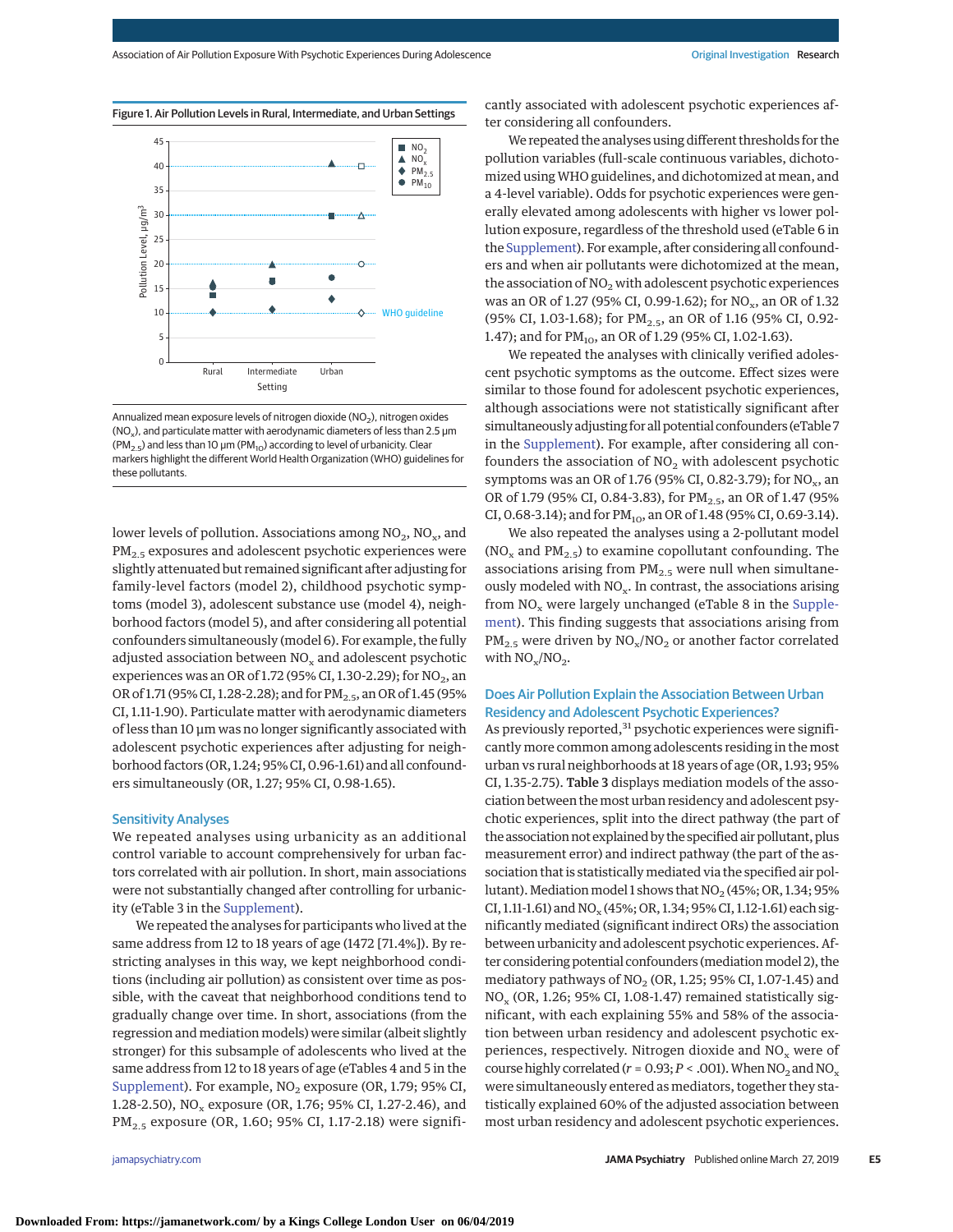

Air pollutants include nitrogen dioxide (NO<sub>2</sub>), nitrogen oxides (NO<sub>x</sub>), and particulate matter with aerodynamic diameters of less than 2.5 μm ( $PM<sub>2.5</sub>$ ) and less than 10 μm (PM<sub>10</sub>). Prevalence of adolescent psychotic experiences is split by the highest quartile vs lower quartiles of exposure to each pollutant.

Table 2. Association Between Top Quartile of Annualized Mean Levels of Air Pollutants and Adolescent Psychotic Experiences<sup>a</sup>

|                                                                                                                                                                                                              | Pollutants, OR (95% CI) |                                                                                                           |                        |                       |  |
|--------------------------------------------------------------------------------------------------------------------------------------------------------------------------------------------------------------|-------------------------|-----------------------------------------------------------------------------------------------------------|------------------------|-----------------------|--|
| Model                                                                                                                                                                                                        | NO <sub>2</sub>         | NO <sub>v</sub>                                                                                           | PM <sub>2.5</sub>      | $PM_{10}$             |  |
| Model 1 (unadjusted)                                                                                                                                                                                         | $1.83(1.42-2.36)^{b}$   | $1.84(1.43-2.36)^{b}$                                                                                     | $1.58(1.23-2.03)^{b}$  | $1.39(1.08-1.79)^c$   |  |
| Model 2 (family factors) <sup>d</sup>                                                                                                                                                                        | $1.83(1.42 - 2.37)^{b}$ | $1.83(1.42 - 2.35)^{b}$                                                                                   | $1.59(1.23-2.05)^{b}$  | $1.39(1.08-1.79)^c$   |  |
| Model 3 (childhood psychotic symptoms)                                                                                                                                                                       | $1.84(1.43-2.37)^{b}$   | $1.85(1.44 - 2.37)^{b}$                                                                                   | $1.61 (1.26 - 2.07)^b$ | $1.37(1.07 - 1.77)^c$ |  |
| Model 4 (adolescent substance use) <sup>e</sup>                                                                                                                                                              | $1.84(1.42 - 2.38)^{b}$ | $1.84(1.43-2.37)^{b}$                                                                                     | $1.55(1.20-1.98)^f$    | $1.38(1.08-1.78)^c$   |  |
| Model 5 (neighborhood factors) <sup>9</sup>                                                                                                                                                                  | $1.62 (1.22 - 2.14)^f$  | $1.63(1.23-2.15)^f$                                                                                       | $1.38(1.06-1.79)^c$    | $1.24(0.96-1.61)^h$   |  |
| Model 6 (all covariates simultaneously)                                                                                                                                                                      | $1.71(1.28-2.28)^{b}$   | $1.72(1.30-2.29)^{b}$                                                                                     | $1.45(1.11-1.90)^f$    | $1.27(0.98-1.65)^h$   |  |
| Abbreviations: NO <sub>2</sub> , nitrogen dioxide; NO <sub>x</sub> , nitrogen oxides; OR, odds ratio;<br>$PM_2$ s, particulate matter with aerodynamic diameter of less than 2.5 $\mu$ m; PM <sub>10</sub> , |                         | <sup>d</sup> Includes family socioeconomic status, family psychiatric history, and maternal<br>psychosis. |                        |                       |  |

 $PM<sub>2.5</sub>$ , particulate matter with aerodynamic diameter of less than 2.5  $\mu$ m; PM<sub>10</sub>, particulate matter with aerodynamic diameter of less than 10 μm.

<sup>a</sup> Indicates association with the top quartile of the annualized mean of ambient air pollutants across the top 3 locations where participants spend their time. Includes participants with full data in model 6 (n = 1705). Analyses account for the nonindependence of twin observations.

<sup>e</sup> Includes adolescent smoking, cannabis dependence, and alcohol dependence.  $f$   $P$  < 01

<sup>g</sup> Includes neighborhood socioeconomic status, neighborhood crime rates, social cohesion, and neighborhood disorder.

 $h \, P$  > .05 and P < .10.

 $b$   $P$  < .001.  $c$   $P < .05$ .

Thus, mediatory pathways via  $NO<sub>2</sub>$  and  $NO<sub>x</sub>$  largely overlapped and cannot be disentangled in this study. Mediation analyses were conducted using the 3-level urbanicity variable. Mediatory pathways arising for the intermediate urban settings are shown in eTable 9 in the [Supplement.](https://jama.jamanetwork.com/article.aspx?doi=10.1001/jamapsychiatry.2019.0056&utm_campaign=articlePDF%26utm_medium=articlePDFlink%26utm_source=articlePDF%26utm_content=jamapsychiatry.2019.0056)

## **Discussion**

In this study, adolescents exposed to high levels of outdoor air pollution were more likely to report psychotic experiences. Associations were not explained by a range of potential individual-, family-, and neighborhood-level confounders. Levels of  $NO<sub>2</sub>$  and  $NO<sub>x</sub>$  statistically explained 60% of the association between urban residency and adolescent psychotic experiences.

Several mechanisms might explain the association between air pollution and adolescent psychotic experiences. Air pollutants have potent oxidative effects on lipids and

**E6 JAMA Psychiatry** Published online March 27, 2019 **(Reprinted)** [jamapsychiatry.com](http://www.jamapsychiatry.com/?utm_campaign=articlePDF%26utm_medium=articlePDFlink%26utm_source=articlePDF%26utm_content=jamapsychiatry.2019.0056)

proteins.<sup>14</sup> Biopsy and postmortem studies of children and adolescents have linked air pollution with disruption of the nasal epithelium and blood-brain barrier, as well as neuroinflammation and neurodegeneration in regions including the frontal cortex and olfactory bulb.<sup>59,60</sup> Although the etiology of psychotic experiences remains equivocal, subtle abnormalities in brain structure and function have been identified, such as neuroinflammatory markers<sup>61</sup> and aberrant prefrontal activity.<sup>62,63</sup> Thus, air pollution could increase the risk for psychotic experiences by directly influencing the brain. Such influences are likely to be cumulative. However, in vitro rodent studies have demonstrated widespread neuroinflammation and neurotoxic effects, after even short-term exposure to air pollutants.64,65 In addition, higher developmental exposure to air pollution has been linked to lower serum vitamin D levels (potentially through reduced sunlight exposure), <sup>66,67</sup> which have in turn been associated with increased risk for childhood psychotic experiences.<sup>68</sup> The association among air pollution, vitamin D, and psychotic experiences warrants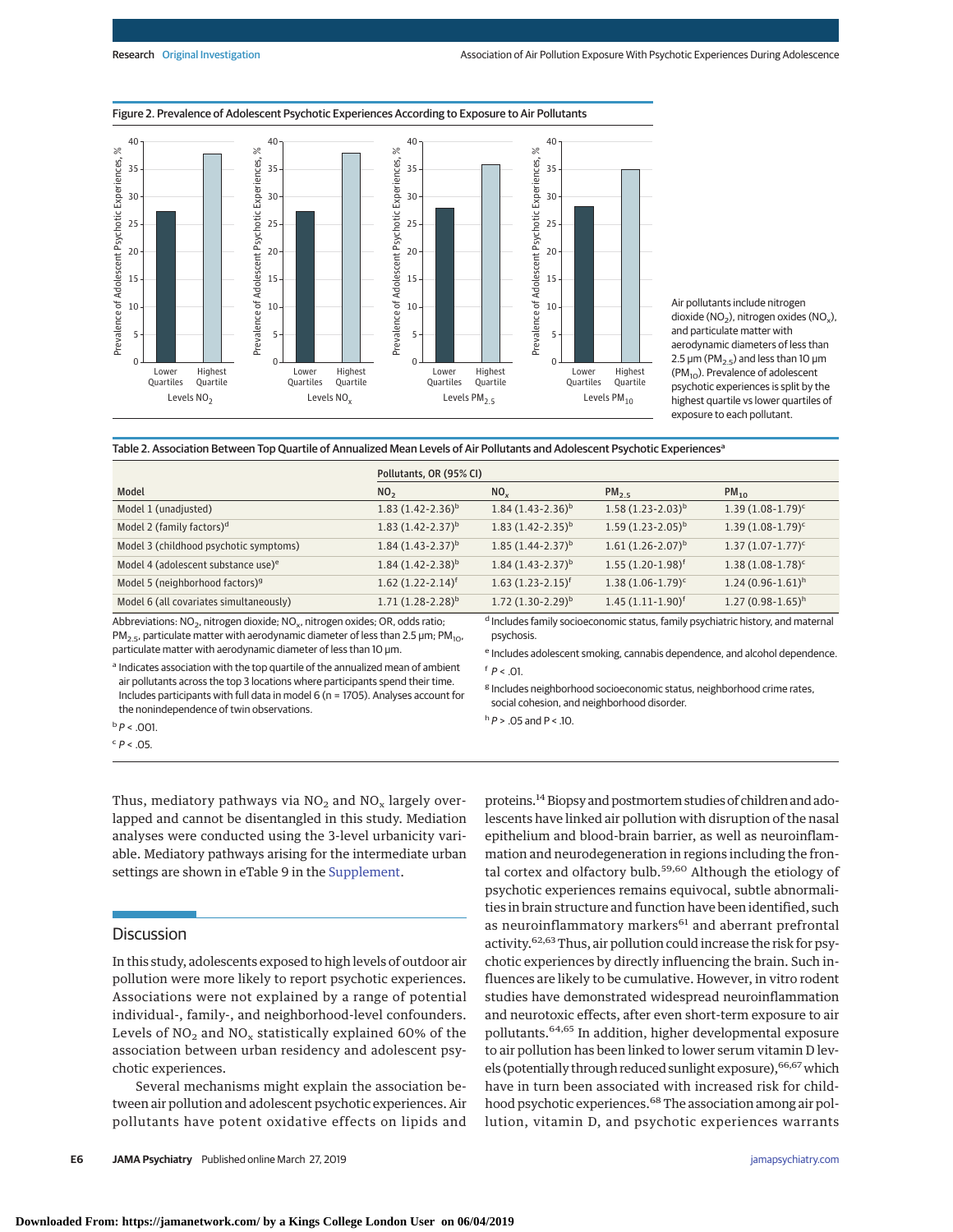Table 3. Mediation Model of the Association Between Most Urban Residency and Adolescent Psychotic Experiences via Air Pollutant Exposure<sup>a</sup>

|                   | Mediation Model 1 <sup>b</sup> |                                  |                       | Mediation Model 2 <sup>c</sup> |                       |                     |                       |                 |
|-------------------|--------------------------------|----------------------------------|-----------------------|--------------------------------|-----------------------|---------------------|-----------------------|-----------------|
| Air<br>Pollutant  | OR (95% CI)                    |                                  |                       | $\frac{9}{6}$                  | OR (95% CI)           |                     |                       | $\frac{9}{6}$   |
| <b>Mediator</b>   | Total                          | <b>Direct</b>                    | Indirect              | <b>Mediated Total</b>          |                       | <b>Direct</b>       | Indirect              | <b>Mediated</b> |
| NO <sub>2</sub>   | $1.91(1.34 - 2.73)^d$          | $1.43(0.96 - 2.12)^e$            | $1.34(1.11-1.61)^t$   | 45 <sup>9</sup>                | $1.49(0.94 - 2.36)^e$ | $1.19(0.75-1.91)$   | $1.25(1.07-1.45)^{f}$ | 55 <sup>9</sup> |
| NO <sub>x</sub>   | $1.91(1.34-2.72)^d$            | $1.43(0.96 - 2.12)^e$            | $1.34(1.12 - 1.61)^f$ | 45 <sup>9</sup>                | $1.49(0.94 - 2.36)^e$ | $1.18(0.74-1.89)$   | $1.26(1.08-1.47)^t$   | 589             |
| PM <sub>2.5</sub> | $1.93(1.35-2.75)^d$            | $1.66(1.13 - 2.43)$ <sup>h</sup> | $1.16(1.00-1.35)^e$   | 23                             | $1.50(0.95 - 2.37)^e$ | $1.35(0.85 - 2.15)$ | $1.11(0.99-1.23)^e$   | 25              |
| $PM_{10}$         | $1.92(1.35 - 2.74)^d$          | $1.81(1.26 - 2.60)^t$            | $1.06(0.99-1.14)^e$   | 9                              | $1.50(0.95 - 2.37)^e$ | $1.47(0.93-2.32)$   | $1.02(0.99-1.06)$     | 5               |

Abbreviations:  $NO<sub>2</sub>$ , nitrogen dioxide;  $NO<sub>x</sub>$ , nitrogen oxides; OR, odds ratio; PM<sub>2.5</sub>, particulate matter with aerodynamic diameter of less than 2.5  $\mu$ m; PM<sub>10</sub>, particulate matter with aerodynamic diameter of less than 10 μm.

a Mediation models were calculated separately for each air pollutant. This explains the very small differences in total ORs between models. The final mediation model simultaneously estimated the mediatory effects of NO<sub>2</sub> and NO<sub>x</sub>. Analyses included participants with full data in model 2 (n = 1705). Mediatory percentages are rounded to whole numbers. Note that mediation analyses were conducted using the 3-level urbanicity variable. Only the results for most urban settings are reported. Mediatory pathways arising for the intermediate urban settings are shown in eTable 9 in the Supplement. Analyses account for the nonindependence of twin observations.

**b** Indicates the unadjusted association between most urban (vs rural) residency at 18 years of age and adolescent psychotic experiences, split into the total effects (overall association between urbanicity and adolescent psychotic

experiences), direct effects (the part of the association that is not explained by mediators in the model, plus measurement error), and the indirect effects (the part of the association that is statistically mediated via specified pollutants in the model).

<sup>c</sup> Indicates total, direct, and indirect effects of most urban residency on adolescent psychotic experiences, adjusted simultaneously for family factors, childhood psychotic symptoms, adolescence substance use, and neighborhood factors.

 $dP < .001$ .

 $e^e P$  > .05 and  $P$  < .10.

 $f$   $P$  < .01.

 $8$  Indicates significant indirect (mediation) pathways at  $P$  <.05.  $h$  P < .05.

research. Furthermore,  $NO<sub>2</sub>$  and  $NO<sub>x</sub>$  are strongly linked to vehicle emissions.<sup>11</sup> Findings therefore implicate road traffic, and by extension, noise pollution. Noise pollution has been linked to stress,<sup>69</sup> sleep disturbance,<sup>70</sup> and cognitive impairments among children and adolescents,<sup>71</sup> which have in turn been associated with subclinical psychotic phenomena.<sup>72-74</sup> Therefore, the association of  $NO<sub>2</sub>$  and  $NO<sub>x</sub>$  with adolescent psychotic experiences may have been linked more generally to road traffic and noise pollution experienced by participants living near busy roads.

#### Future Directions

This study demonstrates the feasibility and value of linking high-resolution data on air pollution with rich phenotypic data. Our findings require replication. Further research is needed in this and other cohorts to explore the association of early-life exposure to air pollution with psychotic symptoms, psychotic disorders, and other psychiatric problems such as depression and anxiety to examine specificity. In addition, the mental health correlates of air pollution in low- and middleincome countries require attention. Air pollution levels (outdoor and household) in such countries can far exceed those in the West,<sup>75,76</sup> with approximately 50% of the world's population (predominantly in developing countries) relying on indoor combustion of coal and biomass for domestic energy.<sup>76</sup> Paradoxically, recent research suggests that the urbanicitypsychosis association is a Western phenomenon, with null findings reported for low- and middle-income countries.<sup>77</sup> One potential reason for this could be that air pollution (particularly household) follows less of an urbanicity gradient in developing countries.

### Implications

Pending replication, our findings have research, clinical, and public health implications. From a research perspective, find-

ings highlight air pollution as another potential factor linking the urban environment to early psychotic phenomena. From a clinical perspective, a small but significant minority of youths who experience psychotic phenomena go on to develop clinical psychosis.<sup>23</sup> Because early psychotic phenomena are also associated with numerous other adult psychiatric problems, our study provides further evidence implicating air pollution in adult psychosis and psychopathological disorders more broadly. From a public health perspective, the pollutants we have examined have legally binding limits set by the European Union.<sup>10</sup> European levels of these air pollutants have slowly declined in recent years.<sup>12</sup> However,  $NO<sub>2</sub>$  was significantly associated with adolescent psychotic experiences in our study, despite the threshold being lower than international guidelines. European and global targets for air pollution may thus be too lax.

#### Strengths and Limitations

To our knowledge, this study is the first to explore the association between air pollution and adolescent psychotic experiences. The air pollution measures achieve high geographic resolution for mental health research and demonstrate good model performance; thus, we can be reasonably sure that the measures closely represent the adolescents' true ambient exposure. In addition, we have incorporated pollution data on 3 locations where participants spent their time, providing a comprehensive picture of exposure. We were also able to control for a range of individual-, family-, and neighborhood-level factors that might confound the association.

Several limitations should also be considered. First, our measure of adolescent psychotic experiences was not clinically verified. However, point estimates for clinically verified psychotic symptoms were similar (although nonsignificant) to those found for adolescent psychotic experiences, suggesting that air pollutants might be etiologically relevant across the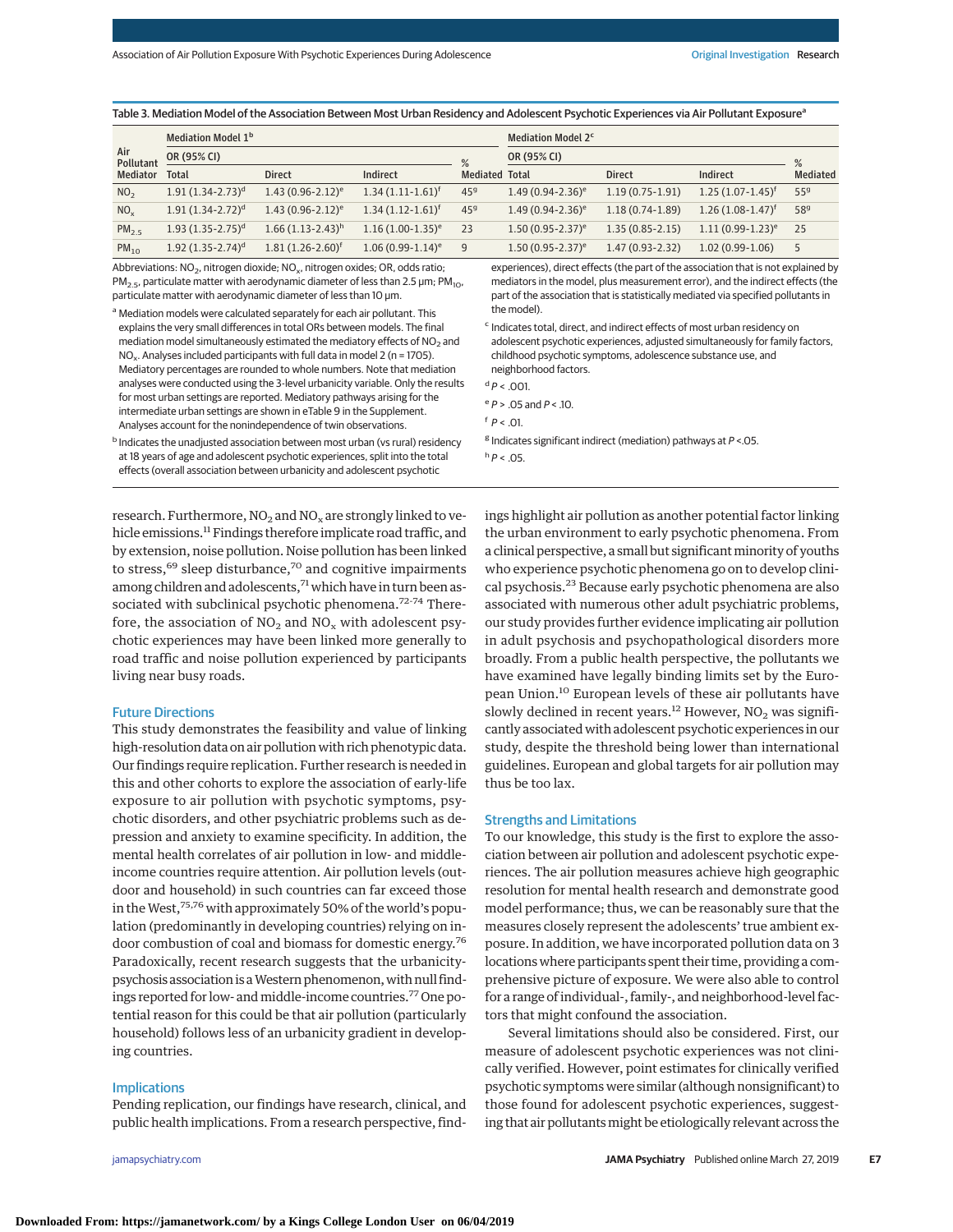psychosis continuum. Second, pollution was modeled for the year leading up to the interviews at 18 years of age. As such, we were not able to examine associations of early-life or cumulative exposure to air pollution with psychotic experiences. Modeling pollution data for earlier childhood addresses in this cohort will be important. However, children tend to live in consistent neighborhood settings throughout childhood and adolescence. This feature of neighborhood research makes it difficult to differentiate timing from duration. Sensitivity analyses for adolescents who did not move between residences from 12 to 18 years of age (and therefore certainly lived in consistent neighborhood conditions throughout adolescence) nevertheless supported the validity of the findings. Third, emerging findings suggest that urban residents carry a greater burden of genetic risk for schizophrenia.78 However, associations were robust to adjustment for proxy measures of genetic risk, including family psychiatric history and maternal psychosis. Fourth, to capture the worst levels of pollution and create parity between measures, pollution variables were dichotomized at the highest quartile. Dichotomization loses information, but sensitivity analyses using alternative variable thresholds supported the main findings. Fifth, air pollutants were all highly correlated, introducing copollutant confounding (as demonstrated in eTable 8 in the [Supplement\)](https://jama.jamanetwork.com/article.aspx?doi=10.1001/jamapsychiatry.2019.0056&utm_campaign=articlePDF%26utm_medium=articlePDFlink%26utm_source=articlePDF%26utm_content=jamapsychiatry.2019.0056) and preventing us from disentangling the associations of  $NO_2$  and  $NO_x$ . Furthermore,  $NO_2$  and  $NO_x$  could also be markers of other air pollutants not examined in our study.<sup>79</sup> Finally, the E-Risk cohort is a twin sample, and findings might not generalize to singletons. However, the E-Risk cohort is representative of the UK population for key sociodemographic indices used in this study.

# **Conclusions**

In this study, youths exposed to the highest levels of air pollution were more likely to report psychotic experiences. In a rapidly urbanizing world, global efforts are needed to reduce air pollution levels and protect the mental (as well as physical) health of young urban citizens.

### ARTICLE INFORMATION

**Accepted for Publication:** December 3, 2018. **Published Online:** March 27, 2019.

doi[:10.1001/jamapsychiatry.2019.0056](https://jama.jamanetwork.com/article.aspx?doi=10.1001/jamapsychiatry.2019.0056&utm_campaign=articlePDF%26utm_medium=articlePDFlink%26utm_source=articlePDF%26utm_content=jamapsychiatry.2019.0056)

**Open Access:** This is an open access article distributed under the terms of the [CC-BY License.](https://jamanetwork.com/journals/jamapsychiatry/pages/instructions-for-authors/?utm_campaign=articlePDF%26utm_medium=articlePDFlink%26utm_source=articlePDF%26utm_content=jamapsychiatry.2019.0056#SecOpenAccess) © 2019 Newbury JB et al.JAMA Psychiatry.

**Author Contributions:** Drs Newbury and Fisher had full access to all the data in the study and take responsibility for the integrity of the data and the accuracy of the data analysis.

Concept and design: Newbury, Arseneault, Beevers, Pariante, Kelly, Fisher.

Acquisition, analysis, or interpretation of data: All authors.

Drafting of the manuscript: Newbury, Fisher. Critical revision of the manuscript for important intellectual content: All authors.

Statistical analysis: Newbury.

Obtained funding: Arseneault, Beevers, Pariante, Kelly, Fisher.

Administrative, technical, or material support: Arseneault, Beevers, Kitwiroon, Roberts. Supervision: Beevers, Kelly, Fisher.

**Author Affiliations:** King's College London, Social, Genetic & Developmental Psychiatry Centre, Institute of Psychiatry, Psychology & Neuroscience, London, United Kingdom (Newbury, Arseneault, Fisher); King's College London, Environmental Research Group, MRC-PHE (Medical Research Council–Public Health England) Centre for Environment and Health, London, United Kingdom (Beevers, Kitwiroon, Kelly); King's College London, Department of Psychology, Institute of Psychiatry, Psychology and Neuroscience, London, United Kingdom (Roberts); King's College London, Department of Psychological Medicine, Institute of Psychiatry, Psychology and Neuroscience, London, United Kingdom (Pariante).

**Conflict of Interest Disclosures:** None reported.

**Funding/Support:** The Environmental Risk (E-Risk) Longitudinal Twin Study is funded by grant G1002190 from the UK Medical Research Council. This study was additionally supported by grant

HD077482 from the National Institute of Child Health and Human Development; grant SQ140024 from the British Academy; the Jacobs Foundation; joint grant NE/P010687/1 from the Natural Environment Research Council, the UK Medical Research Council, and the Chief Scientist Office (pollution data); Multidisciplinary Studentship and Postdoctoral Fellowship ES/S011196/1 from the Economic and Social Research Council (ESRC) (Dr Newbury); a Mental Health Leadership Fellowship for the UK ESRC (Dr Arseneault); MQ Fellows Award MQ14F40 (Dr Fisher); and the National Institute for Health Research (NIHR) Biomedical Research Centre at the South London and Maudsley NHS Trust and King's College London (Dr Pariante).

**Role of the Funder/Sponsor:** The sponsors had no role in the design and conduct of the study; collection, management, analysis, and interpretation of the data; preparation, review, or approval of the manuscript; and decision to submit the manuscript for publication.

**Additional Contributions:** We thank the study mothers and fathers, the twins, and the twins' teachers for their participation; members of the E-Risk team for their dedication, hard work, and insights; the Nuffield Foundation; the Avielle Foundation; CACI Inc; and Terrie Moffitt, PhD, and Avshalom Caspi, PhD, who founded the E-Risk Study.

#### **REFERENCES**

**1**. Faris REL, Dunham HW. Mental Disorders in Urban Areas: An Ecological Study of Schizophrenia and Other Psychoses. Oxford, England: University of Chicago Press; 1939.

**2**. Vassos E, Pedersen CB, Murray RM, Collier DA, Lewis CM. Meta-analysis of the association of urbanicity with schizophrenia. Schizophr Bull. 2012; 38(6):1118-1123. doi[:10.1093/schbul/sbs096](https://dx.doi.org/10.1093/schbul/sbs096)

**3**. Dye C. Health and urban living. Science. 2008;319 (5864):766-769. doi[:10.1126/science.1150198](https://dx.doi.org/10.1126/science.1150198)

**4**. Kirkbride JB, Jones PB, Ullrich S, Coid JW. Social deprivation, inequality, and the neighborhood-level

incidence of psychotic syndromes in East London. Schizophr Bull. 2014;40(1):169-180. doi[:10.1093/](https://dx.doi.org/10.1093/schbul/sbs151) [schbul/sbs151](https://dx.doi.org/10.1093/schbul/sbs151)

**5**. Allardyce J, Gilmour H, Atkinson J, Rapson T, Bishop J, McCreadie RG. Social fragmentation, deprivation and urbanicity: relation to first-admission rates for psychoses. Br J Psychiatry. 2005;187(5):401-406. doi[:10.1192/bjp.187.5.401](https://dx.doi.org/10.1192/bjp.187.5.401)

**6**. Bhavsar V, Boydell J, Murray R, Power P. Identifying aspects of neighbourhood deprivation associated with increased incidence of schizophrenia. Schizophr Res. 2014;156(1):115-121. doi[:10.1016/j.schres.2014.03.014](https://dx.doi.org/10.1016/j.schres.2014.03.014)

**7**. Zammit S, Lewis G, Rasbash J, Dalman C, Gustafsson JE, Allebeck P. Individuals, schools, and neighborhood: a multilevel longitudinal study of variation in incidence of psychotic disorders. Arch Gen Psychiatry. 2010;67(9):914-922. doi[:10.1001/](https://jama.jamanetwork.com/article.aspx?doi=10.1001/archgenpsychiatry.2010.101&utm_campaign=articlePDF%26utm_medium=articlePDFlink%26utm_source=articlePDF%26utm_content=jamapsychiatry.2019.0056) [archgenpsychiatry.2010.101](https://jama.jamanetwork.com/article.aspx?doi=10.1001/archgenpsychiatry.2010.101&utm_campaign=articlePDF%26utm_medium=articlePDFlink%26utm_source=articlePDF%26utm_content=jamapsychiatry.2019.0056)

**8**. World Health Organization. Burden of disease from ambient air pollution for 2012. [https://www.who.int/airpollution/data/AAP\\_BoD\\_](https://www.who.int/airpollution/data/AAP_BoD_results_March2014.pdf) [results\\_March2014.pdf.](https://www.who.int/airpollution/data/AAP_BoD_results_March2014.pdf) 2014. Accessed August 1, 2018.

**9**. World Health Organization. WHO Air quality guidelines for particulate matter, ozone, nitrogen dioxide and sulfur dioxide. [http://apps.who.int/iris/](http://apps.who.int/iris/handle/10665/69477) [handle/10665/69477.](http://apps.who.int/iris/handle/10665/69477) 2005. Accessed August 1, 2018.

**10**. The European Parliament and the Council of the European Union. Directive 2008/50/EC of the European Parliament and of the council of 21 May 2008 on ambient air quality and cleaner air for Europe. [https://www.eea.europa.eu/policy](https://www.eea.europa.eu/policy-documents/directive-2008-50-ec-of)[documents/directive-2008-50-ec-of.](https://www.eea.europa.eu/policy-documents/directive-2008-50-ec-of) 2008. Accessed August 1, 2018.

**11**. DEFRA. Air pollution in the UK 2016. [https://uk-air.defra.gov.uk/assets/documents/](https://uk-air.defra.gov.uk/assets/documents/annualreport/air_pollution_uk_2016_issue_1.pdf) [annualreport/air\\_pollution\\_uk\\_2016\\_issue\\_1.pdf.](https://uk-air.defra.gov.uk/assets/documents/annualreport/air_pollution_uk_2016_issue_1.pdf) 2017. Accessed August 1, 2018.

**12**. European Environment Agency. Air quality in Europe—2017 report. [https://www.eea.europa.eu/](https://www.eea.europa.eu/publications/air-quality-in-europe-2017)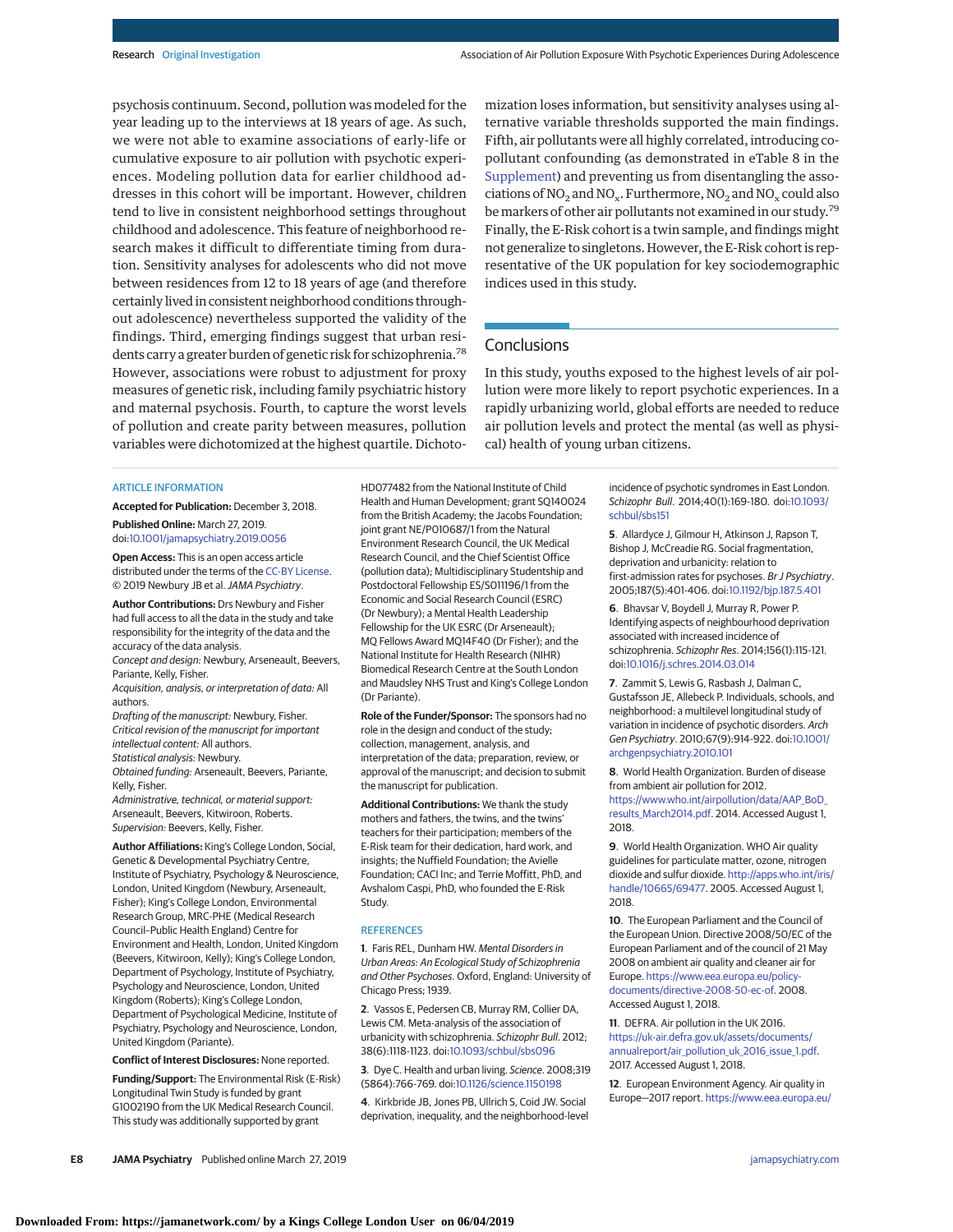### [publications/air-quality-in-europe-2017.](https://www.eea.europa.eu/publications/air-quality-in-europe-2017) 2017. Accessed August 1, 2018.

**13**. Kelly FJ, Fussell JC. Air pollution and public health: emerging hazards and improved understanding of risk. Environ Geochem Health. 2015;37(4):631-649. doi[:10.1007/s10653-015-9720-1](https://dx.doi.org/10.1007/s10653-015-9720-1)

**14**. Brunekreef B, Holgate ST. Air pollution and health. Lancet. 2002;360(9341):1233-1242. doi[:10.](https://dx.doi.org/10.1016/S0140-6736(02)11274-8) [1016/S0140-6736\(02\)11274-8](https://dx.doi.org/10.1016/S0140-6736(02)11274-8)

**15**. Power MC, Kioumourtzoglou M-A, Hart JE, Okereke OI, Laden F, Weisskopf MG. The relation between past exposure to fine particulate air pollution and prevalent anxiety: observational cohort study. BMJ. 2015;350:h1111. doi[:10.1136/bmj.](https://dx.doi.org/10.1136/bmj.h1111) [h1111](https://dx.doi.org/10.1136/bmj.h1111)

**16**. Szyszkowicz M, Rowe BH, Colman I. Air pollution and daily emergency department visits for depression. Int J Occup Med Environ Health. 2009; 22(4):355-362. doi[:10.2478/v10001-009-0031-6](https://dx.doi.org/10.2478/v10001-009-0031-6)

**17**. Volk HE, Lurmann F, Penfold B, Hertz-Picciotto I, McConnell R. Traffic-related air pollution, particulate matter, and autism. JAMA Psychiatry. 2013;70(1):71-77. doi[:10.1001/jamapsychiatry.2013.](https://jama.jamanetwork.com/article.aspx?doi=10.1001/jamapsychiatry.2013.266&utm_campaign=articlePDF%26utm_medium=articlePDFlink%26utm_source=articlePDF%26utm_content=jamapsychiatry.2019.0056) [266](https://jama.jamanetwork.com/article.aspx?doi=10.1001/jamapsychiatry.2013.266&utm_campaign=articlePDF%26utm_medium=articlePDFlink%26utm_source=articlePDF%26utm_content=jamapsychiatry.2019.0056)

**18**. Calderón-Garcidueñas L, Reed W, Maronpot RR, et al. Brain inflammation and Alzheimer's-like pathology in individuals exposed to severe air pollution. Toxicol Pathol. 2004;32(6):650-658. doi: [10.1080/01926230490520232](https://dx.doi.org/10.1080/01926230490520232)

**19**. Pedersen CB, Raaschou-Nielsen O, Hertel O, Mortensen PB. Air pollution from traffic and schizophrenia risk. Schizophr Res. 2004;66(1):83- 85. doi[:10.1016/S0920-9964\(03\)00062-8](https://dx.doi.org/10.1016/S0920-9964(03)00062-8)

**20**. Gao Q, Xu Q, Guo X, Fan H, Zhu H. Particulate matter air pollution associated with hospital admissions for mental disorders: a time-series study in Beijing, China. Eur Psychiatry. 2017;44:68- 75. doi[:10.1016/j.eurpsy.2017.02.492](https://dx.doi.org/10.1016/j.eurpsy.2017.02.492)

**21**. Lary DJ, Lary T, Sattler B. Using machine learning to estimate global  $PM<sub>2.5</sub>$  for environmental health studies. [Environ Health Insights](https://www.ncbi.nlm.nih.gov/pubmed/26005352). 2015;9(suppl [1\):41-52.](https://www.ncbi.nlm.nih.gov/pubmed/26005352)

**22**. Poulton R, Caspi A, Moffitt TE, Cannon M, Murray R, Harrington H. Children's self-reported psychotic symptoms and adult schizophreniform disorder: a 15-year longitudinal study. Arch Gen Psychiatry. 2000;57(11):1053-1058. doi[:10.1001/](https://jama.jamanetwork.com/article.aspx?doi=10.1001/archpsyc.57.11.1053&utm_campaign=articlePDF%26utm_medium=articlePDFlink%26utm_source=articlePDF%26utm_content=jamapsychiatry.2019.0056) [archpsyc.57.11.1053](https://jama.jamanetwork.com/article.aspx?doi=10.1001/archpsyc.57.11.1053&utm_campaign=articlePDF%26utm_medium=articlePDFlink%26utm_source=articlePDF%26utm_content=jamapsychiatry.2019.0056)

**23**. Fisher HL, Caspi A, Poulton R, et al. Specificity of childhood psychotic symptoms for predicting schizophrenia by 38 years of age: a birth cohort study. Psychol Med. 2013;43(10):2077-2086. doi: [10.1017/S0033291712003091](https://dx.doi.org/10.1017/S0033291712003091)

**24**. Kelleher I, Lynch F, Harley M, et al. Psychotic symptoms in adolescence index risk for suicidal behavior: findings from 2 population-based case-control clinical interview studies. Arch Gen Psychiatry. 2012;69(12):1277-1283. doi[:10.1001/](https://jama.jamanetwork.com/article.aspx?doi=10.1001/archgenpsychiatry.2012.164&utm_campaign=articlePDF%26utm_medium=articlePDFlink%26utm_source=articlePDF%26utm_content=jamapsychiatry.2019.0056) [archgenpsychiatry.2012.164](https://jama.jamanetwork.com/article.aspx?doi=10.1001/archgenpsychiatry.2012.164&utm_campaign=articlePDF%26utm_medium=articlePDFlink%26utm_source=articlePDF%26utm_content=jamapsychiatry.2019.0056)

**25**. van Os J, Linscott RJ, Myin-Germeys I, Delespaul P, Krabbendam L. A systematic review and meta-analysis of the psychosis continuum: evidence for a psychosis proneness-persistenceimpairment model of psychotic disorder. Psychol Med. 2009;39(2):179-195. doi[:10.1017/](https://dx.doi.org/10.1017/S0033291708003814) [S0033291708003814](https://dx.doi.org/10.1017/S0033291708003814)

**26**. UNICEF. Danger in the air: how air pollution can affect brain development in young children.

#### [https://www.unicef.org/environment/files/Danger\\_](https://www.unicef.org/environment/files/Danger_in_the_Air.pdf) [in\\_the\\_Air.pdf.](https://www.unicef.org/environment/files/Danger_in_the_Air.pdf) 2017. Accessed August 1, 2018.

**27**. Millan MJ, Andrieux A, Bartzokis G, et al. Altering the course of schizophrenia: progress and perspectives. Nat Rev Drug Discov. 2016;15(7): 485-515. doi[:10.1038/nrd.2016.28](https://dx.doi.org/10.1038/nrd.2016.28)

**28**. Polanczyk G, Moffitt TE, Arseneault L, et al. Etiological and clinical features of childhood psychotic symptoms: results from a birth cohort. Arch Gen Psychiatry. 2010;67(4):328-338. doi[:10.](https://jama.jamanetwork.com/article.aspx?doi=10.1001/archgenpsychiatry.2010.14&utm_campaign=articlePDF%26utm_medium=articlePDFlink%26utm_source=articlePDF%26utm_content=jamapsychiatry.2019.0056) [1001/archgenpsychiatry.2010.14](https://jama.jamanetwork.com/article.aspx?doi=10.1001/archgenpsychiatry.2010.14&utm_campaign=articlePDF%26utm_medium=articlePDFlink%26utm_source=articlePDF%26utm_content=jamapsychiatry.2019.0056)

**29**. Newbury J, Arseneault L, Caspi A, Moffitt TE, Odgers CL, Fisher HL. Why are children in urban neighborhoods at increased risk for psychotic symptoms? findings from a UK longitudinal cohort study. Schizophr Bull. 2016;42(6):1372-1383. doi[:10.](https://dx.doi.org/10.1093/schbul/sbw052) [1093/schbul/sbw052](https://dx.doi.org/10.1093/schbul/sbw052)

**30**. Newbury J, Arseneault L, Caspi A, Moffitt TE, Odgers CL, Fisher HL. Cumulative effects of neighborhood social adversity and personal crime victimization on adolescent psychotic experiences. Schizophr Bull. 2018;44(2):348-358. doi[:10.1093/](https://dx.doi.org/10.1093/schbul/sbx060) [schbul/sbx060](https://dx.doi.org/10.1093/schbul/sbx060)

**31**. Newbury JB, Arseneault L, Caspi A, et al. In the eye of the beholder: perceptions of neighborhood adversity and psychotic experiences in adolescence. Dev Psychopathol. 2017;29(5):1823- 1837. doi[:10.1017/S0954579417001420](https://dx.doi.org/10.1017/S0954579417001420)

**32**. Singh SP, Winsper C, Wolke D, Bryson A. School mobility and prospective pathways to psychotic-like symptoms in early adolescence: a prospective birth cohort study. J Am Acad Child Adolesc Psychiatry. 2014;53(5):518-527.e1. doi[:10.](https://dx.doi.org/10.1016/j.jaac.2014.01.016) [1016/j.jaac.2014.01.016](https://dx.doi.org/10.1016/j.jaac.2014.01.016)

**33**. Kelleher I, Connor D, Clarke MC, Devlin N, Harley M, Cannon M. Prevalence of psychotic symptoms in childhood and adolescence: a systematic review and meta-analysis of population-based studies. Psychol Med. 2012;42(9): 1857-1863. doi[:10.1017/S0033291711002960](https://dx.doi.org/10.1017/S0033291711002960)

**34**. CACI Information Services. ACORN User Guide. London, UK: CACI; 2006.

**35**. Moffitt TE; E-Risk Study Team. Teen-aged mothers in contemporary Britain. J Child Psychol Psychiatry. 2002;43(6):727-742. doi[:10.1111/1469-](https://dx.doi.org/10.1111/1469-7610.00082) [7610.00082](https://dx.doi.org/10.1111/1469-7610.00082)

**36**. Loewy RL, Pearson R, Vinogradov S, Bearden CE, Cannon TD. Psychosis risk screening with the Prodromal Questionnaire–Brief Version (PQ-B). Schizophr Res. 2011;129(1):42-46. doi[:10.1016/j.](https://dx.doi.org/10.1016/j.schres.2011.03.029) [schres.2011.03.029](https://dx.doi.org/10.1016/j.schres.2011.03.029)

**37**. Yoshizumi T, Murase S, Honjo S, Kaneko H, Murakami T. Hallucinatory experiences in a community sample of Japanese children. J Am Acad Child Adolesc Psychiatry. 2004;43(8):1030-1036. doi[:10.1097/01.chi.0000126937.44875.6b](https://dx.doi.org/10.1097/01.chi.0000126937.44875.6b)

**38**. Horwood J, Salvi G, Thomas K, et al. IQ and non-clinical psychotic symptoms in 12-year-olds: results from the ALSPAC birth cohort. Br J Psychiatry. 2008;193(3):185-191. doi[:10.1192/bjp.bp.108.051904](https://dx.doi.org/10.1192/bjp.bp.108.051904)

**39**. Beevers SD, Kitwiroon N, Williams ML, Kelly FJ, Ross Anderson H, Carslaw DC. Air pollution dispersion models for human exposure predictions in London. J Expo Sci Environ Epidemiol. 2013;23(6): 647-653. doi[:10.1038/jes.2013.6](https://dx.doi.org/10.1038/jes.2013.6)

**40**. Beevers SD, Kitwiroon N, Williams ML, Carslaw DC. One way coupling of CMAQ and a road source dispersion model for fine scale air pollution

predictions. Atmos Environ (1994). 2012;59(C):47- 58. doi[:10.1016/j.atmosenv.2012.05.034](https://dx.doi.org/10.1016/j.atmosenv.2012.05.034)

**41**. Carslaw DC. Defra urban model evaluation analysis–Phase 1. [https://uk-air.defra.gov.uk/library/](https://uk-air.defra.gov.uk/library/reports?report_id=654) [reports?report\\_id=654.](https://uk-air.defra.gov.uk/library/reports?report_id=654) 2011. Accessed August 1, 2018.

**42**. Office for National Statistics. Urban and rural area definitions for policy purposes in England and Wales: methodology (version 1.0). [https://assets.publishing.service.gov.uk/](https://assets.publishing.service.gov.uk/government/uploads/system/uploads/attachment_data/file/239477/RUC11methodologypaperaug_28_Aug.pdf) [government/uploads/system/uploads/attachment\\_](https://assets.publishing.service.gov.uk/government/uploads/system/uploads/attachment_data/file/239477/RUC11methodologypaperaug_28_Aug.pdf) [data/file/239477/RUC11methodologypaperaug\\_28\\_](https://assets.publishing.service.gov.uk/government/uploads/system/uploads/attachment_data/file/239477/RUC11methodologypaperaug_28_Aug.pdf) [Aug.pdf.](https://assets.publishing.service.gov.uk/government/uploads/system/uploads/attachment_data/file/239477/RUC11methodologypaperaug_28_Aug.pdf) 2013. Accessed August 1, 2018.

**43**. Olvera Alvarez HA, Kubzansky LD, Campen MJ, Slavich GM. Early life stress, air pollution, inflammation, and disease: an integrative review and immunologic model of social-environmental adversity and lifespan health. Neurosci Biobehav Rev. 2018;92:226-242. doi[:10.1016/j.neubiorev.2018.06.](https://dx.doi.org/10.1016/j.neubiorev.2018.06.002) [002](https://dx.doi.org/10.1016/j.neubiorev.2018.06.002)

**44**. Trzesniewski KH, Moffitt TE, Caspi A, Taylor A, Maughan B. Revisiting the association between reading achievement and antisocial behavior: new evidence of an environmental explanation from a twin study. Child Dev. 2006;77(1):72-88. doi[:10.1111/](https://dx.doi.org/10.1111/j.1467-8624.2006.00857.x) [j.1467-8624.2006.00857.x](https://dx.doi.org/10.1111/j.1467-8624.2006.00857.x)

**45**. Milne BJ, Moffitt TE, Crump R, et al. How should we construct psychiatric family history scores? a comparison of alternative approaches from the Dunedin Family Health History Study. Psychol Med. 2008;38(12):1793-1802. doi[:10.1017/](https://dx.doi.org/10.1017/S0033291708003115) [S0033291708003115](https://dx.doi.org/10.1017/S0033291708003115)

**46**. Weissman MM, Wickramaratne P, Adams P, Wolk S, Verdeli H, Olfson M. Brief screening for family psychiatric history: the Family History Screen. Arch Gen Psychiatry. 2000;57(7):675-682. doi[:10.1001/archpsyc.57.7.675](https://jama.jamanetwork.com/article.aspx?doi=10.1001/archpsyc.57.7.675&utm_campaign=articlePDF%26utm_medium=articlePDFlink%26utm_source=articlePDF%26utm_content=jamapsychiatry.2019.0056)

**47**. Robins L, Cottler L, Bucholz K, Compton W. Diagnostic Interview Schedule for DSM-IV (DIS-IV). St Louis, MO: Washington University School of Medicine; 1995.

**48**. American Psychiatric Association. Diagnostic and Statistical Manual of Mental Disorders. ed 4. Washington, DC: American Psychiatric Association; 1994.

**49**. Schreier A, Wolke D, Thomas K, et al. Prospective study of peer victimization in childhood and psychotic symptoms in a nonclinical population at age 12 years. Arch Gen Psychiatry. 2009;66(5):527-536. doi[:10.1001/archgenpsychiatry.](https://jama.jamanetwork.com/article.aspx?doi=10.1001/archgenpsychiatry.2009.23&utm_campaign=articlePDF%26utm_medium=articlePDFlink%26utm_source=articlePDF%26utm_content=jamapsychiatry.2019.0056) [2009.23](https://jama.jamanetwork.com/article.aspx?doi=10.1001/archgenpsychiatry.2009.23&utm_campaign=articlePDF%26utm_medium=articlePDFlink%26utm_source=articlePDF%26utm_content=jamapsychiatry.2019.0056)

**50**. Noble M, Wright G, Dibben C, et al. Indices of Deprivation 2004. London, United Kingdom: Neighbourhood Renewal Unit; 2004.

**51**. Sampson RJ, Raudenbush SW, Earls F. Neighborhoods and violent crime: a multilevel study of collective efficacy. Science. 1997;277 (5328):918-924. doi[:10.1126/science.277.5328.918](https://dx.doi.org/10.1126/science.277.5328.918)

**52**. Sampson RJ, Raudenbush SW. Systematic social observation of public spaces: a new look at disorder in urban neighborhoods. Am J Sociol. 1999; 105(3):603-651. doi[:10.1086/210356](https://dx.doi.org/10.1086/210356)

**53**. Sampson RJ, Morenoff JD, Gannon-Rowley T. Assessing "neighborhood effects": social processes and new directions in research. Annu Rev Sociol. 2002;28:443-478. doi[:10.1146/annurev.soc.28.](https://dx.doi.org/10.1146/annurev.soc.28.110601.141114) [110601.141114](https://dx.doi.org/10.1146/annurev.soc.28.110601.141114)

**54**. Odgers CL, Caspi A, Bates CJ, Sampson RJ, Moffitt TE. Systematic social observation of